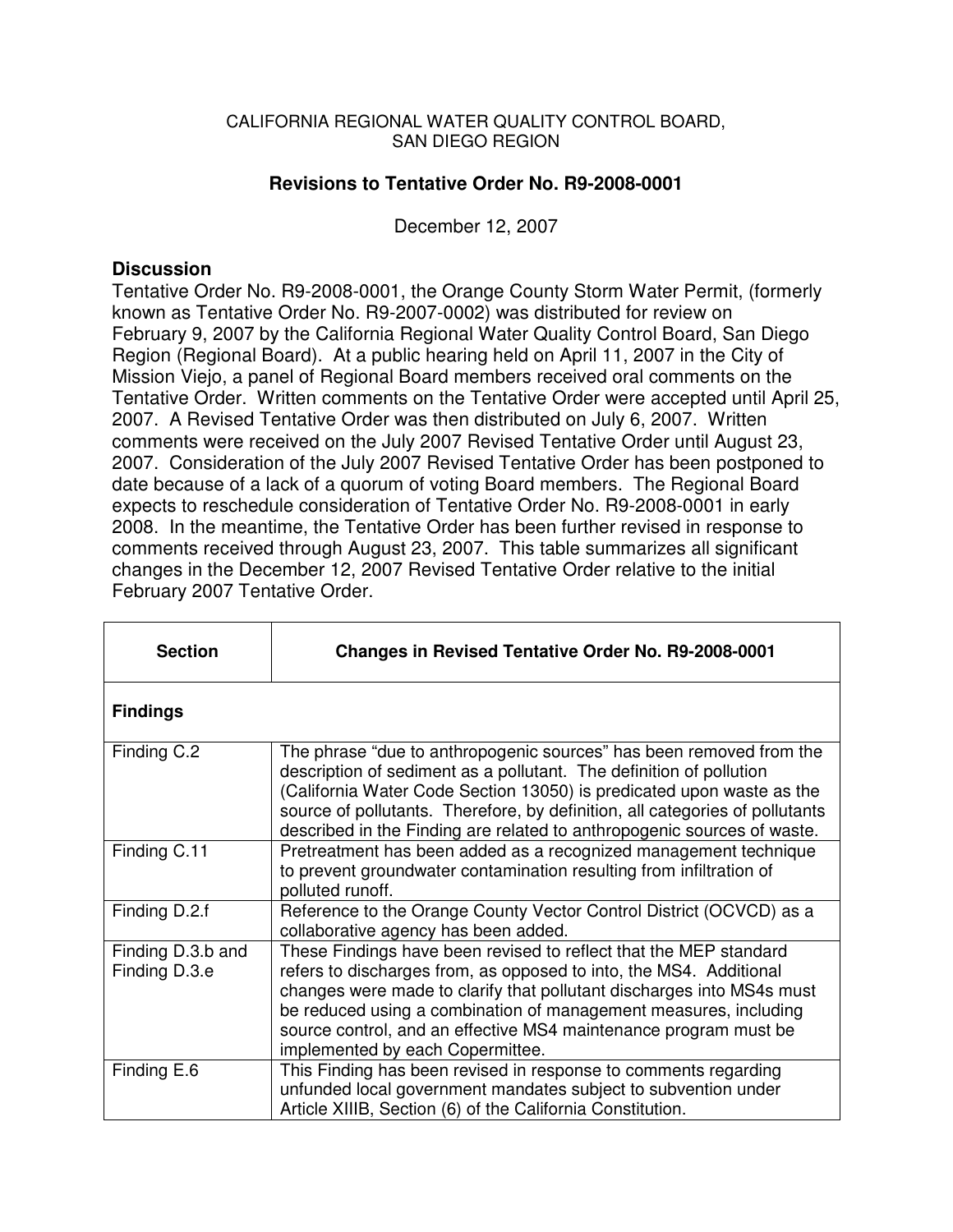| <b>Section</b>                                 | <b>Changes in Revised Tentative Order No. R9-2008-0001</b>                                                                                                                                                                                                                                                                                                                      |
|------------------------------------------------|---------------------------------------------------------------------------------------------------------------------------------------------------------------------------------------------------------------------------------------------------------------------------------------------------------------------------------------------------------------------------------|
| Finding E.7                                    | This Finding has been revised to clarify circumstances under which<br>BMPs may be implemented within waters of the U.S. Water quality<br>entering the treatment BMP must be sufficient to protect the values and<br>functions of the water body. In addition, authorization pursuant to Clean<br>Water Act Section 404 and/or waste discharge requirements may be<br>necessary. |
| Finding E.9                                    | This Finding has been added to discuss facilities that discharge water<br>that has been extracted from waters of the U.S. and subjected to<br>treatment for pollutants derived from urban runoff.                                                                                                                                                                               |
| <b>B. Non-Storm Water Discharges</b>           |                                                                                                                                                                                                                                                                                                                                                                                 |
| Section B.5                                    | This section has been added to establish requirements for facilities that<br>discharge water that has been extracted from waters of the U.S. and<br>subjected to treatment for pollutants derived from urban runoff.                                                                                                                                                            |
| <b>D.1 Development Planning</b>                |                                                                                                                                                                                                                                                                                                                                                                                 |
| $D.1.d - Priority$<br>Development<br>Projects  |                                                                                                                                                                                                                                                                                                                                                                                 |
| D.1.d                                          | Footnote 4 has been modified to clarify that SUSMP requirements are<br>applicable to projects already in the review process.                                                                                                                                                                                                                                                    |
| D.1.d.1.b                                      | The language has been modified to clarify that redevelopment projects<br>are subject to SUSMP requirements if they create, add, or replace at<br>least 5,000 square feet of impervious surfaces on an already developed<br>site and the existing development and/or the redevelopment project falls<br>under the project categories or locations listed in section D.1.d.2.     |
| D.1.d.6.a.i                                    | This subsection now includes a reference to Orange County 85 <sup>th</sup><br>Percentile Isopluvial Maps.                                                                                                                                                                                                                                                                       |
| D.1.d.6.b,<br>D.1.d.6.c, and<br>Footnote No. 6 | The processes for mitigating pollutants with treatment BMPs have been<br>clarified.                                                                                                                                                                                                                                                                                             |
| D.1.d.6.i                                      | A subsection has been added for the consideration of vector mitigation.                                                                                                                                                                                                                                                                                                         |
| D.1.d.9                                        | The Copermittees are required to consider "vector minimization" when<br>developing site design and treatment control standards.                                                                                                                                                                                                                                                 |
| D.1.d.11                                       | The requirement to annually update the treatment BMP lists in local<br>SUSMPs has been revised to a single update in year three, provided<br>that each Copermittee develop a mechanism to annually incorporate<br>findings from local treatment BMP effectiveness studies into its SUSMP<br>project reviews and permitting.                                                     |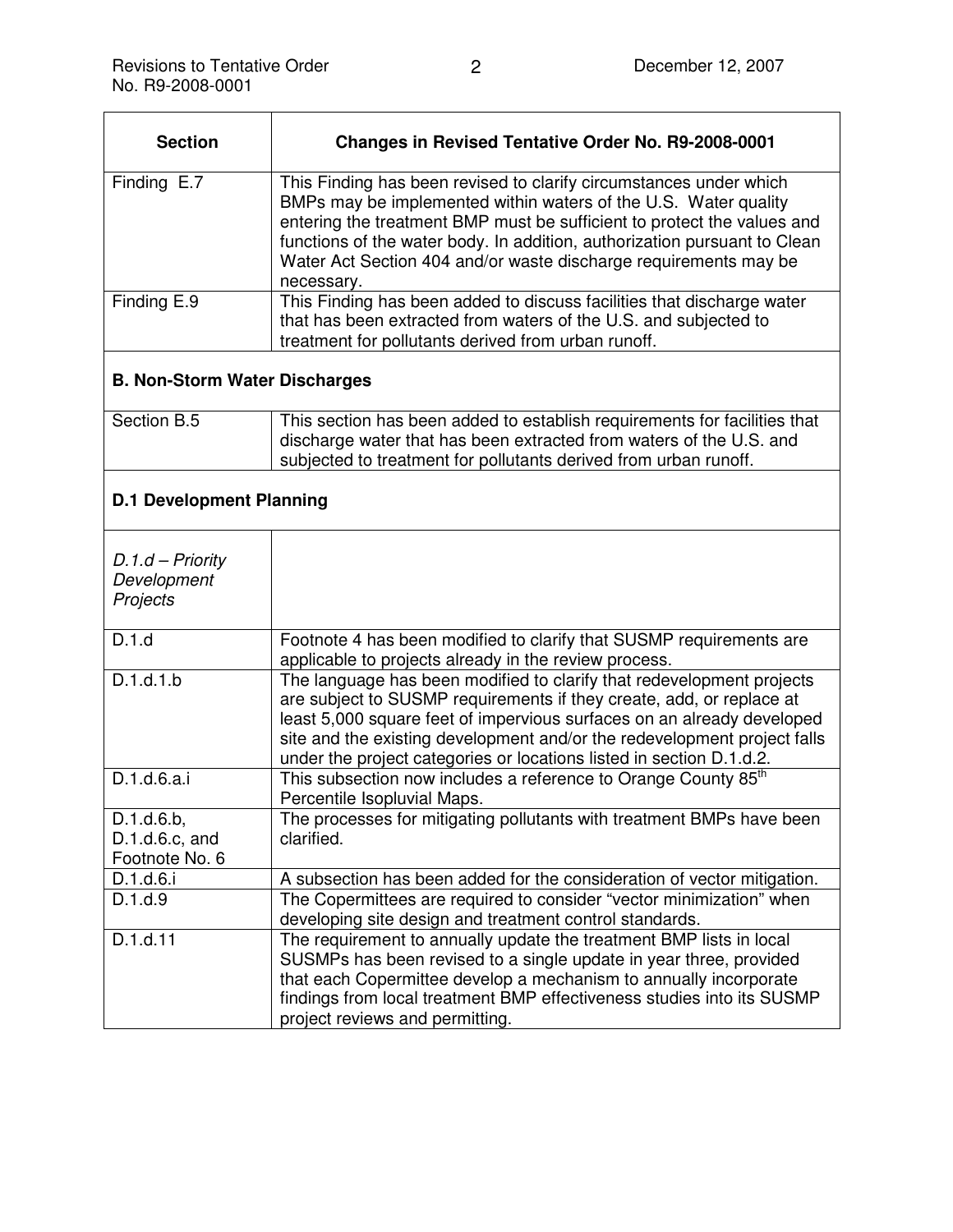| <b>Section</b>                                                     | <b>Changes in Revised Tentative Order No. R9-2008-0001</b>                                                                                                                                                                                                                                                                                                                                                                                                                                                                           |
|--------------------------------------------------------------------|--------------------------------------------------------------------------------------------------------------------------------------------------------------------------------------------------------------------------------------------------------------------------------------------------------------------------------------------------------------------------------------------------------------------------------------------------------------------------------------------------------------------------------------|
| D.1.f - Treatment<br><b>Control BMP</b><br>Maintenance<br>Tracking |                                                                                                                                                                                                                                                                                                                                                                                                                                                                                                                                      |
| D.1.f.1                                                            | A requirement has been added for Copermittees to indicate in their<br>treatment control databases whether the BMP site has been referred to<br>OCVCD.                                                                                                                                                                                                                                                                                                                                                                                |
| D.1.f.2.c.iii                                                      | The language has been modified to provide Copermittees increased<br>flexibility regarding how inspections are conducted. For instance,<br>Copermittees requested the ability to use third-party inspectors.                                                                                                                                                                                                                                                                                                                          |
| D.1.f.2.c.ix                                                       | A subsection has been added to require that the Copermittee notify<br>OCVCD when a vector problem is noted during a BMP inspection.                                                                                                                                                                                                                                                                                                                                                                                                  |
| $D.1.h -$<br>Hydromodification<br>and Downstream<br>Erosion        |                                                                                                                                                                                                                                                                                                                                                                                                                                                                                                                                      |
| D.1.h.3.c.i                                                        | The trigger for hydromodification control waivers for redevelopment<br>projects has been decreased from a 30 percent to 10 percent reduction<br>in impervious area. Also, this section now allows for flexibility in<br>developing indicators of hydromodification effects based on findings<br>from the Storm Water Monitoring Coalition, the Southern California<br>Coastal Waters Research Program, and other local studies.                                                                                                      |
| D.1.h.4                                                            | The timeframe for developing specific hydromodification criteria has<br>been extended from two to three years.                                                                                                                                                                                                                                                                                                                                                                                                                       |
| D.1.h.5.a                                                          | The timeframe for developing interim hydromodification criteria has been<br>extended from 180 days to one year.                                                                                                                                                                                                                                                                                                                                                                                                                      |
| D.1.h.5.a.i                                                        | This subsection now allows for use of off-site controls and improvements<br>as an interim hydromodification management measure.                                                                                                                                                                                                                                                                                                                                                                                                      |
| D.1.h.5.a.ii                                                       | The previous requirement regarding disconnecting impervious areas has<br>been incorporated into section D.1.h.5.a.i. This section has been<br>replaced with requirements for buffer zones and stream setbacks that<br>are revisions to previous Section D.1.h.5.a.iv. Buffer zones and<br>setbacks are required for interim controls only when a channel is<br>adjacent to, involved in or modified by the project. Geomorphically-<br>referenced channel design techniques are to be used when in-stream<br>controls are necessary. |
| D.1.h.5.a.iii                                                      | This subsection now allows for the use of flow-duration control or local<br>nomographs, in addition to hydrograph matching, as a method for<br>estimating hydromodification controls.                                                                                                                                                                                                                                                                                                                                                |
| D.1.h.5.a.v                                                        | This subsection has been deleted. Its former requirement has been<br>modified and moved to Section D.1.h.5.a.ii.                                                                                                                                                                                                                                                                                                                                                                                                                     |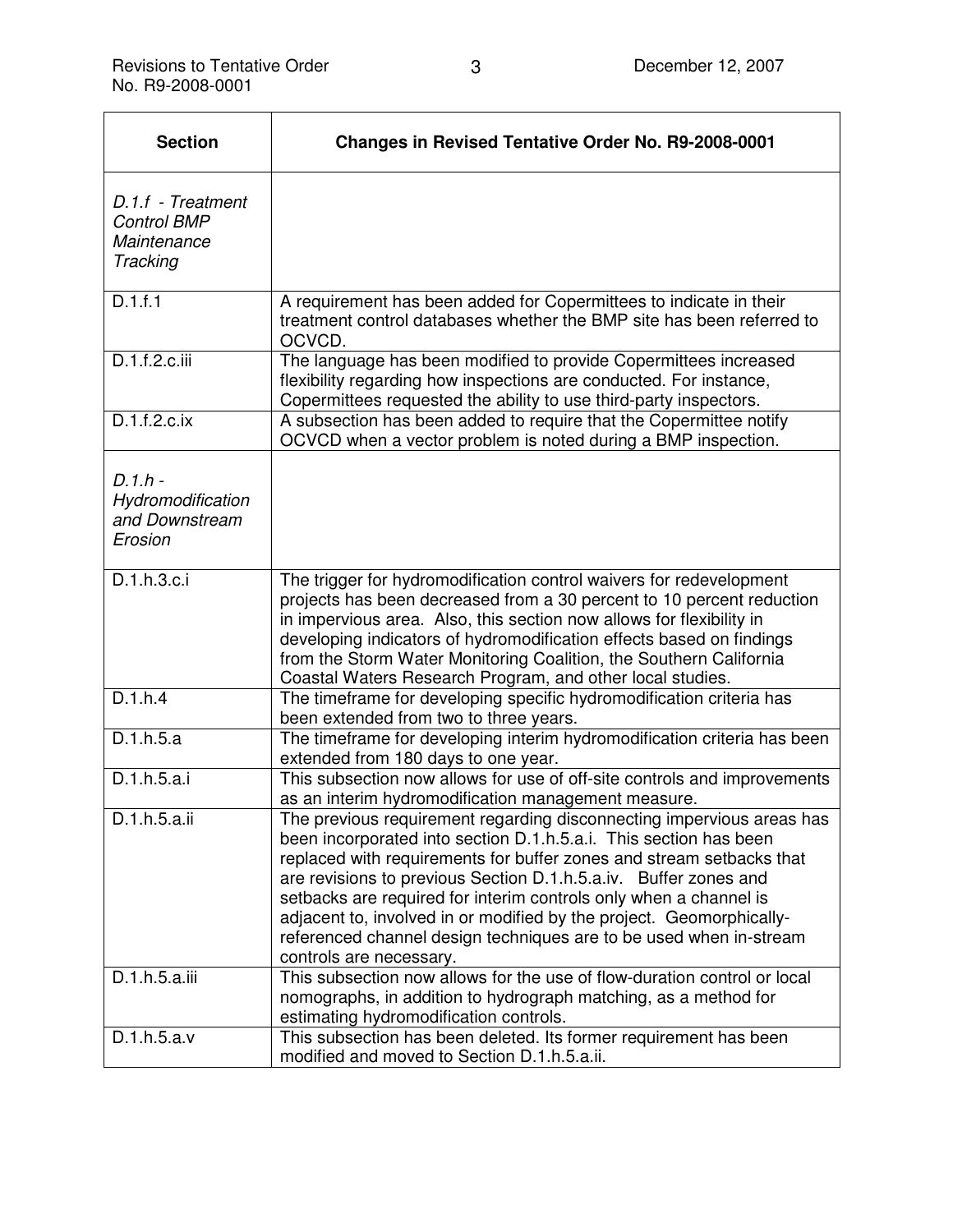| <b>Section</b>                    | <b>Changes in Revised Tentative Order No. R9-2008-0001</b>                                                                         |
|-----------------------------------|------------------------------------------------------------------------------------------------------------------------------------|
| D.1.i - Training and<br>Education |                                                                                                                                    |
| D.1.i.1.c.viii                    | A subsection has been added to include public health concerns of storm<br>water management infrastructure in educational programs. |
| D.1.i                             | This section has been deleted. Annual reporting requirements have<br>been consolidated into Table 4 in Section H.3.a.3.            |

## **D.2 - Construction**

| D.2.c.2       | The language has been modified to clarify that it is the construction BMP<br>plan prepared for local ordinances that must be reviewed. Commenters<br>had interpreted the original requirement as meaning that the storm water<br>pollution prevention plan prepared for the statewide Construction<br>General NPDES Permit must be reviewed by Copermittees. |
|---------------|--------------------------------------------------------------------------------------------------------------------------------------------------------------------------------------------------------------------------------------------------------------------------------------------------------------------------------------------------------------|
| D.2.d.1.b.iii | The language regarding when slope stabilization is necessary has been<br>reworded for clarity.                                                                                                                                                                                                                                                               |
| D.2.i.        | This section has been deleted. Annual reporting requirements have<br>been consolidated into Table 4 in Section H.3.a.3.                                                                                                                                                                                                                                      |

#### **D.3 – Existing Development**

| D.3.a.5.a       | This subsection has been deleted.                                 |
|-----------------|-------------------------------------------------------------------|
| D.3.a.10.a.i.g. | A requirement has been added to include vector control issues in  |
|                 | municipal educational programs.                                   |
| D.3.a.11        | This section has been deleted. Annual reporting requirements have |
|                 | been consolidated into Table 4 in Section H.3.a.3.                |
| D.3.b.4.c.iv    | This subsection has been deleted.                                 |
| D.3.b.7         | This section has been deleted. Annual reporting requirements have |
|                 | been consolidated into Table 4 in Section H.3.a.3.                |
| D.3.c.6.b.v     | A requirement has been added to include vector control issues in  |
|                 | residential educational programs.                                 |
| D.3.c.7         | This section has been deleted. Annual reporting requirements have |
|                 | been consolidated into Table 4 in Section H.3.a.3.                |

# **D.4 - Illicit Discharge Detection and Elimination**

| $D.4.h.1$ and<br>D.4.h.2 | These sections have been clarified to require that management<br>measures and procedures must be implemented to prevent and respond<br>to spills. Commenters had interpreted the original language to require<br>Copermittees to prevent all spills and be solely responsible for all<br>cleanup activities. |
|--------------------------|--------------------------------------------------------------------------------------------------------------------------------------------------------------------------------------------------------------------------------------------------------------------------------------------------------------|
| D.4.i                    | This section has been deleted. Annual reporting requirements have<br>been consolidated into Table 4 in Section H.3.a.3.                                                                                                                                                                                      |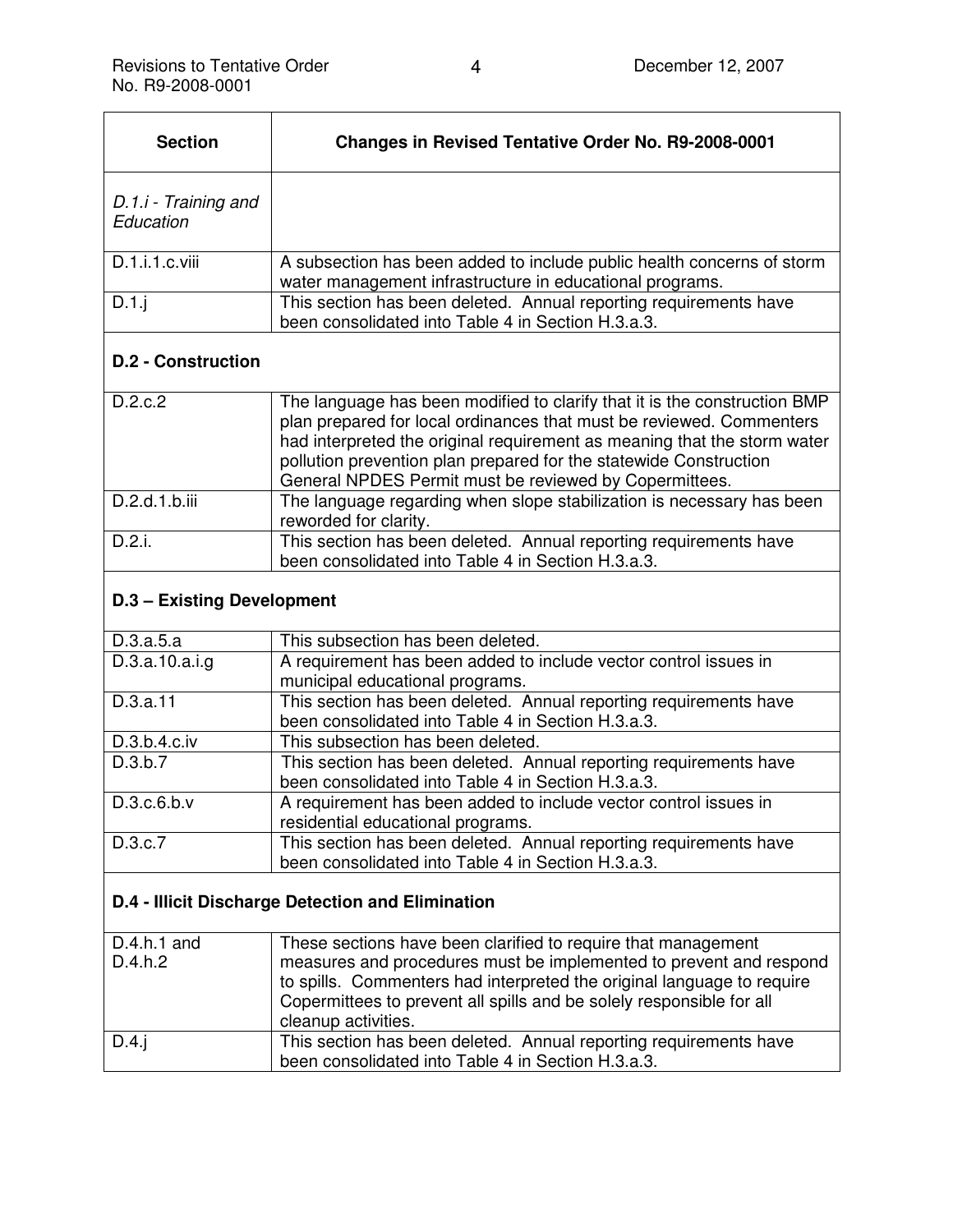| <b>Section</b>                                | <b>Changes in Revised Tentative Order No. R9-2008-0001</b>                                                                                                                                                                                                                                                                                                                                                                                                                                                                                                                                                                  |
|-----------------------------------------------|-----------------------------------------------------------------------------------------------------------------------------------------------------------------------------------------------------------------------------------------------------------------------------------------------------------------------------------------------------------------------------------------------------------------------------------------------------------------------------------------------------------------------------------------------------------------------------------------------------------------------------|
| E - Watershed Urban Runoff Management Program |                                                                                                                                                                                                                                                                                                                                                                                                                                                                                                                                                                                                                             |
| General                                       | Requirements to develop watershed programs in four of six watershed<br>management areas have been deleted.                                                                                                                                                                                                                                                                                                                                                                                                                                                                                                                  |
| E.1.f.2                                       | The language has been revised to specifically include OCVCD.                                                                                                                                                                                                                                                                                                                                                                                                                                                                                                                                                                |
| <b>F-Fiscal Analysis</b>                      |                                                                                                                                                                                                                                                                                                                                                                                                                                                                                                                                                                                                                             |
| F.2.c                                         | The section requiring a description of fiscal benefits has been deleted.                                                                                                                                                                                                                                                                                                                                                                                                                                                                                                                                                    |
|                                               | G - Program Effectiveness Assessment (PEA)                                                                                                                                                                                                                                                                                                                                                                                                                                                                                                                                                                                  |
| G.1.a                                         | This section has been revised to state that changes involving the PEA<br>will begin with the Annual Report due in 2009, rather than 2008. A<br>requirement has been added to require that the assessment measures<br>include water quality conditions and results of enforcement activities. A<br>requirement has also been added that effectiveness assessments be<br>developed and conducted for control actions implemented, in response<br>to situations where discharges are causing or contributing to water<br>quality standard violations, based on the iterative approach outlined in<br>Section A.3 of the Order. |
| G.1.b                                         | This section has been revised to clarify that integrated assessments are<br>required for each of the program objectives in Section G.1.a.                                                                                                                                                                                                                                                                                                                                                                                                                                                                                   |
| $\overline{G.2}$                              | This section has been reformatted to focus on program modifications<br>made in response to effectiveness assessments.                                                                                                                                                                                                                                                                                                                                                                                                                                                                                                       |
| G.3                                           | This section has been revised to state that changes involving the PEA<br>reporting will begin with the Annual Report due in 2009. Reporting<br>requirements have been clarified to ensure that results of steps taken<br>per Section A.3 and in response to illicit discharge investigations are<br>reported. A requirement has also been added to report each program<br>modification made in response to the effectiveness assessments<br>conducted pursuant to Section G.1.                                                                                                                                              |
| H - Reporting                                 |                                                                                                                                                                                                                                                                                                                                                                                                                                                                                                                                                                                                                             |
| H.3.a.3                                       | This section has been revised to include a table of annual reporting<br>requirements that had been previously dispersed within Sections D.1<br>through D.5. Additionally, approximately 36 percent of the previous<br>tentative annual reporting requirements have been removed and<br>replaced with a requirement that each Copermittee retain<br>documentation, available for review, that Permit requirements have been<br>met.                                                                                                                                                                                          |